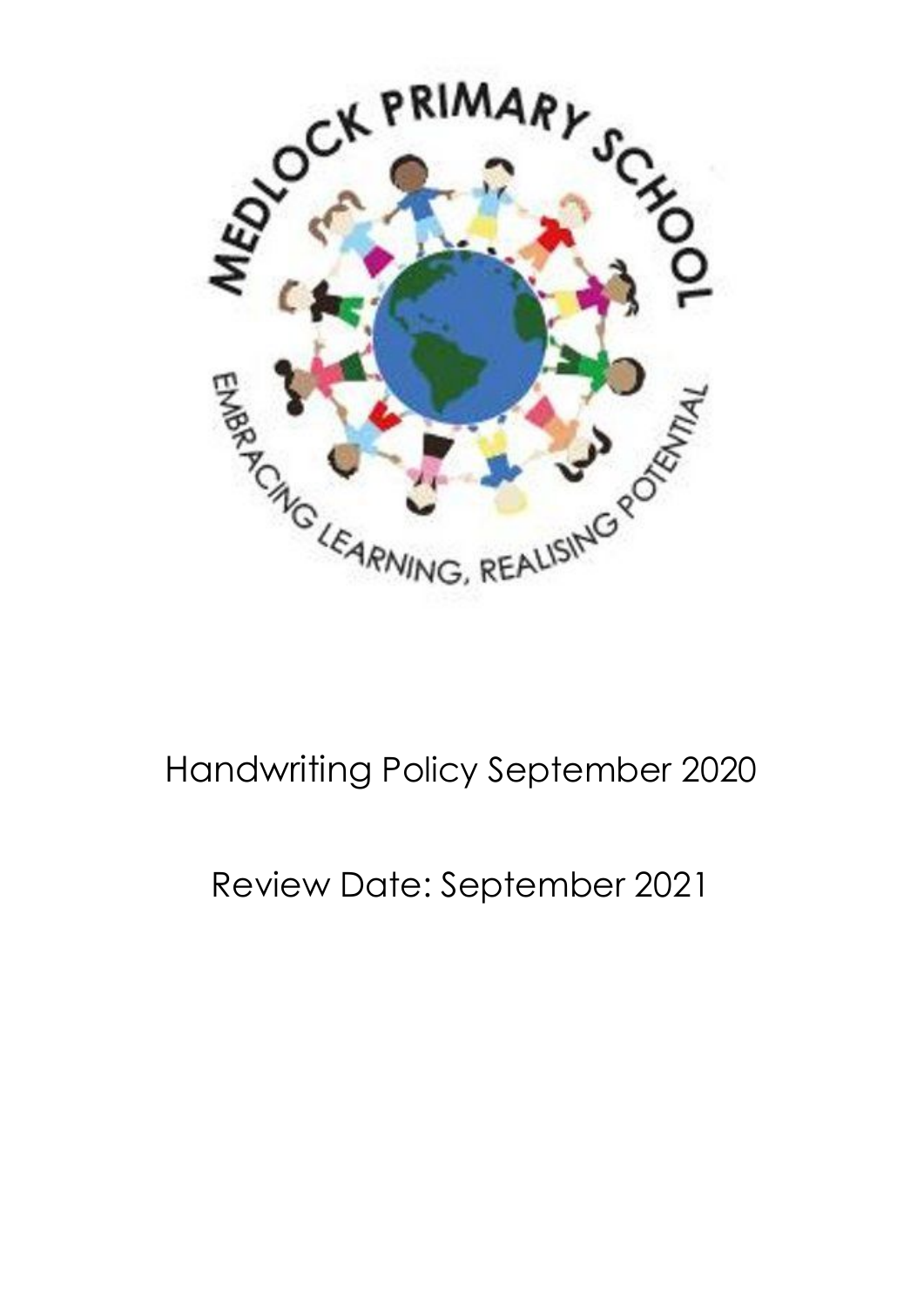#### Aims and Expectations.

At Medlock Primary School we believe that all children have the right to receive high quality teaching and learning and we will strive to provide this at all times. Quality first teaching is essential for children making progress (physically, socially and emotionally as well as academically) and where appropriate interventions will be put in place to support children's individual needs. Communicating with each other, the children and their parents is crucial to ensuring the same strategies are used and continued in all areas where learning takes place. Well planned lessons and high quality resources coupled with the before mentioned teaching and communication methods are imperative to ensuring children's next steps are built upon and therefore make as much progress as possible.

In all areas of the curriculum promoting oracy is at the heart of our teaching and learning. During all lessons and activities planned, there will be opportunities for children to verbally share their ideas with each other and the whole class / group, ask and answer questions and be encouraged to extend their responses.

We aim for all children to leave Medlock Primary School with neat, legible and joined handwriting.

Handwriting is a complex skill involving a range of cognitive, linguistic, perceptual and motor abilities. It is a skill that children rarely acquire spontaneously. Even with expert tuition, it is something which usually takes some time to perfect. As the child progresses through school, the requirement to write legibly and fluently, at speed, increases considerably and the cost of being unable to do so also increases.

At secondary school, children are obliged to write almost constantly, taking notes, dictation, writing essays, and copying down the homework required for the next day. For the child who has learned to form letters without apparent deliberation or effort, such tasks are straightforward. In contrast, for the child who is still struggling with the basic elements of the skill then even copying down homework may present a problem. It is vital that we provide every opportunity to best prepare the children at Medlock for their time at secondary school and beyond.

The difficulty with writing stems from the complexity of the task which involves a combination of different skills, including the physical coordination required for handwriting. There is a need for automaticity and how the component skills, such as joining up letters and spelling, need to begin to be in place from the end of Year 2. Creativity will suffer if the child has to focus on the mechanics of writing. As a group, reluctant writers lacking practice will trail behind their more able classmates whose skills improve rapidly just because they write more.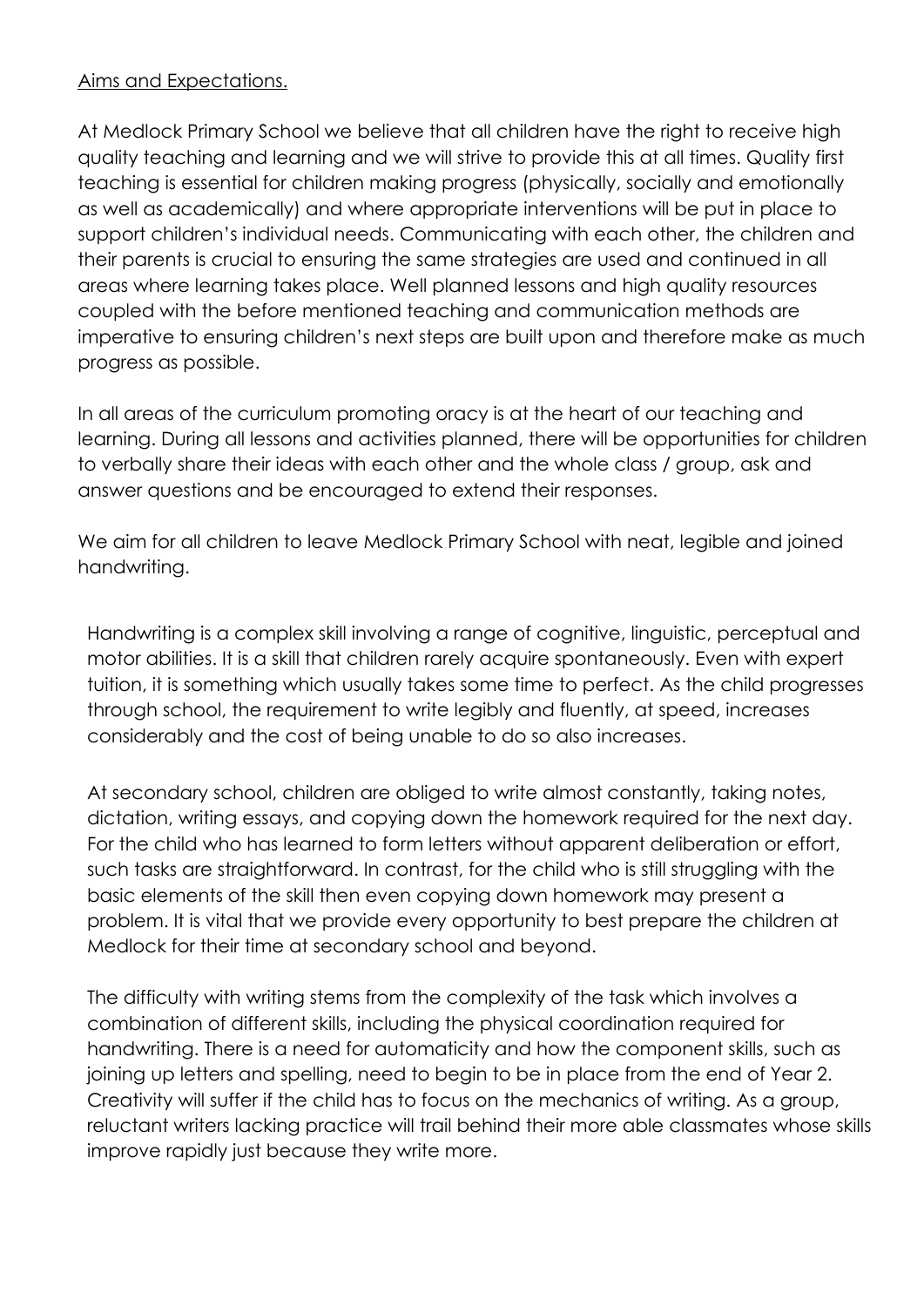### Motor Skills.

Before children can begin to take part in formal handwriting sessions their gross and fine motor skills need to be worked on. In Nursery, this will be the sole focus (as part of their continuous provision) regarding the handwriting input which the children receive. Motor skills will continue to be a focus in Reception alongside discreet handwriting sessions being introduced, in the form of working on letter formation.

By Year 1 we would hope that children's fine and gross motor skills are fully developed and that children are ready for the sole focus to be on formal handwriting sessions. However, as with all areas of the curriculum, children progress at varied rates in different areas so some children may need interventions put in place to continue to work on their motor skills.

Please read the "Progression of fine motor and handwriting skills" saved in the Handwriting Policy folder.

## Discrete Handwriting Sessions.

Children in Reception should receive discrete handwriting sessions at least twice a week from the mid-point of the year. From the very beginning, and particularly during phonics sessions, there is an expectation that letter formation is correctly modelled and that children are supported with correctly forming the letters themselves. This could be delivered in the form of a 5 minute starting or closing activity to each phonics session. The sessions can be done on whiteboards but when children are ready (usually spring 2), wide lined paper should be introduced to support children with the size of letters and the letters sitting on the line, as well as the formation.

Children in Years 1 to 6 should receive daily sessions at the start of each year lasting for at least 15 minutes long and should be done in their handwriting books. This is to refocus children and assert expectations. Each session could also begin with a starter where other written methods are used such as writing in the air, on their partners back with their finger, on sandpaper etc. After modelling, the teacher should tour the class giving extra support and modelling where necessary and showcasing good examples of handwriting. When teachers feel that their classes are progressing well with their handwriting and in general, working at the ARE, sessions can be reduced to 3x a week (or less in 4-6 if the majority are following the handwriting policy consistently. However, this should be done in consultation with either the English team or SLT and after each school holiday, daily sessions should be put back in place to re-establish expectations.

The standard of handwriting shown during these sessions should be the same standard across all areas of the curriculum. During modelled writing sessions, as you would with phonics and spelling, handwriting should be mentioned by the teacher.

### Handwriting Style.

We follow the letter formation and style designed by Cusworth Education Services. Please read the "Handwriting Booklet" saved in the Handwriting Policy folder. All adult handwritten signs and displays around school as well as adult's handwriting in books and modelled writing on boards, needs to adhere to this style.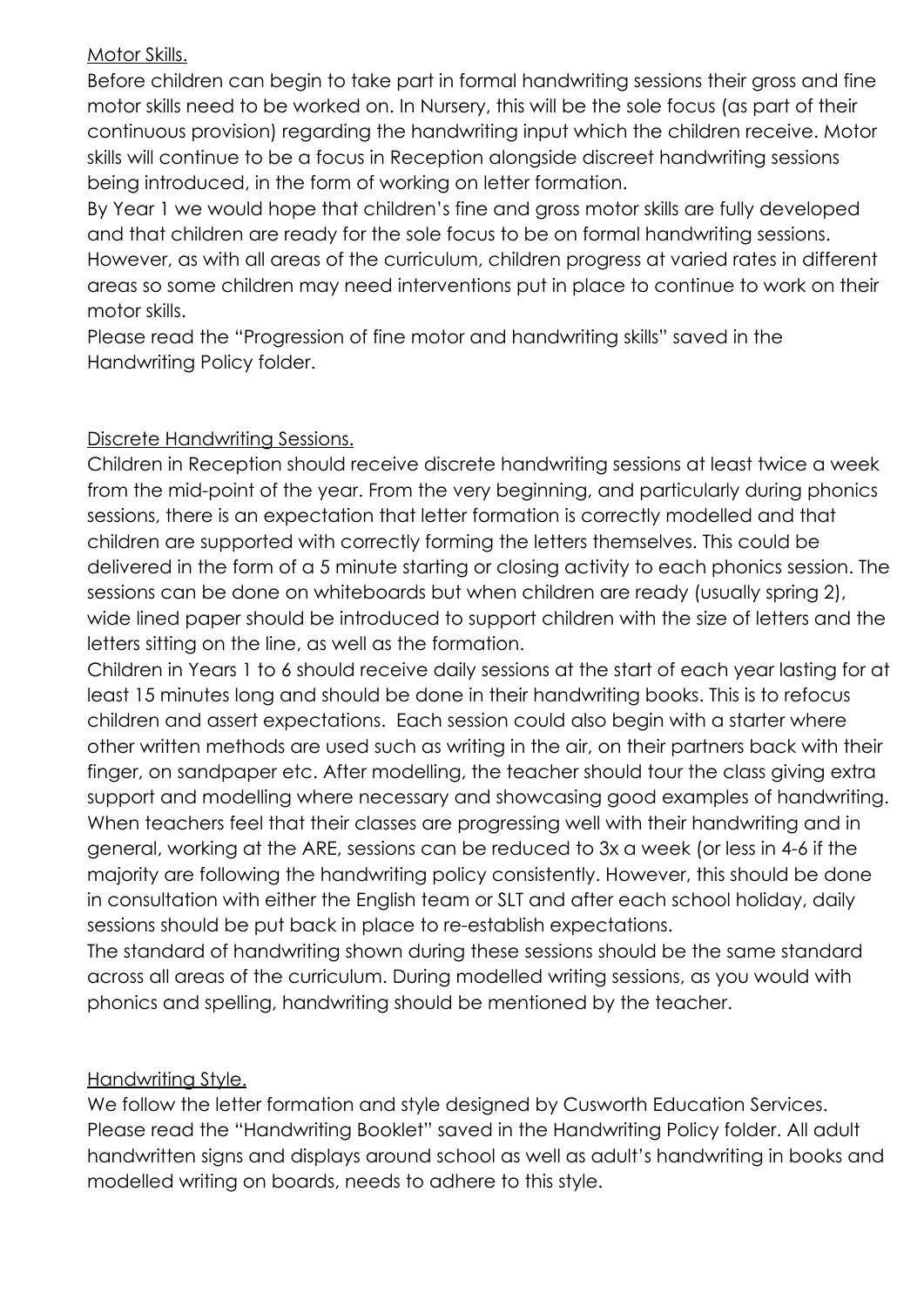Joining.

As soon as children have mastered forming the majority of their letters properly, they should start to join their letters. This is so focusing on the mechanics of writing doesn't hamper the child's flow and creativity. When children first start joining letters, the neatness of their writing may suffer at first but with the "little and often" approach of discreet sessions coupled with it being mentioned during all modelled writing sessions, their original neatness will return in addition to them being able to join, which is a curriculum expectation from Year 2.

End of Year Group Expectations.

| Year Group        | Expectations                                                                                                                                                                                                                                                                                                                                                                                                                                                                                                                                                                                                                                                                                                                                 |
|-------------------|----------------------------------------------------------------------------------------------------------------------------------------------------------------------------------------------------------------------------------------------------------------------------------------------------------------------------------------------------------------------------------------------------------------------------------------------------------------------------------------------------------------------------------------------------------------------------------------------------------------------------------------------------------------------------------------------------------------------------------------------|
| Nursery           | Begin to meet the Reception criteria.<br>Please read the Birth to 11 months, 8-20 months, 16-26 months, 22-36<br>months, 30-50 months and 40-60+ months sections from the Physical<br>Development: Moving and Handling section from the Developmet<br>Matters document found at<br>https://www.foundationyears.org.uk/files/2012/03/Development-Matte<br>rs-FINAL-PRINT-AMENDED.pdf for more details.<br>Sometimes gives meanings to marks they make.<br>$\bullet$                                                                                                                                                                                                                                                                           |
| Reception         | Have good fine and gross motor skill control.<br>Have a recognition of pattern.<br>Be able to talk about shape and movement.<br>$\bullet$<br>Be able to move a writing tool to form the shapes of letters I, c, r<br>and therefore all other letters.<br>Uses a pencil and holds it effectively to form recognisable letters,<br>most of which are correctly formed.<br>Please read the 40-60+ months section from the from the Physical<br>Development: Moving and Handling section from the Development<br>Matters document found at<br>https://www.foundationyears.org.uk/files/2012/03/Development-Matte<br>rs-FINAL-PRINT-AMENDED.pdf for more details.<br>Writes own name correctly.<br>Attempts to write short, meaningful sentences. |
| Year 1            | Sit correctly at a table.<br>Holds a pencil comfortably and correctly.<br>Begin to form lower case letters correctly, starting and finishing<br>at the correct places.<br>Form capital letters.<br>Form digits 0-9.<br>Understand which letters belong to which "handwriting family"<br>-letters which are formed in similar ways.                                                                                                                                                                                                                                                                                                                                                                                                           |
| Year <sub>2</sub> | Form lower case letters which are the correct size relative to one<br>another.<br>Start using some of the diagonal and horizontal strokes needed<br>to join letters and understand which letters, when adjacent to<br>each other are left unjoined.<br>Write capital letters and digits of the correct size, orientation and                                                                                                                                                                                                                                                                                                                                                                                                                 |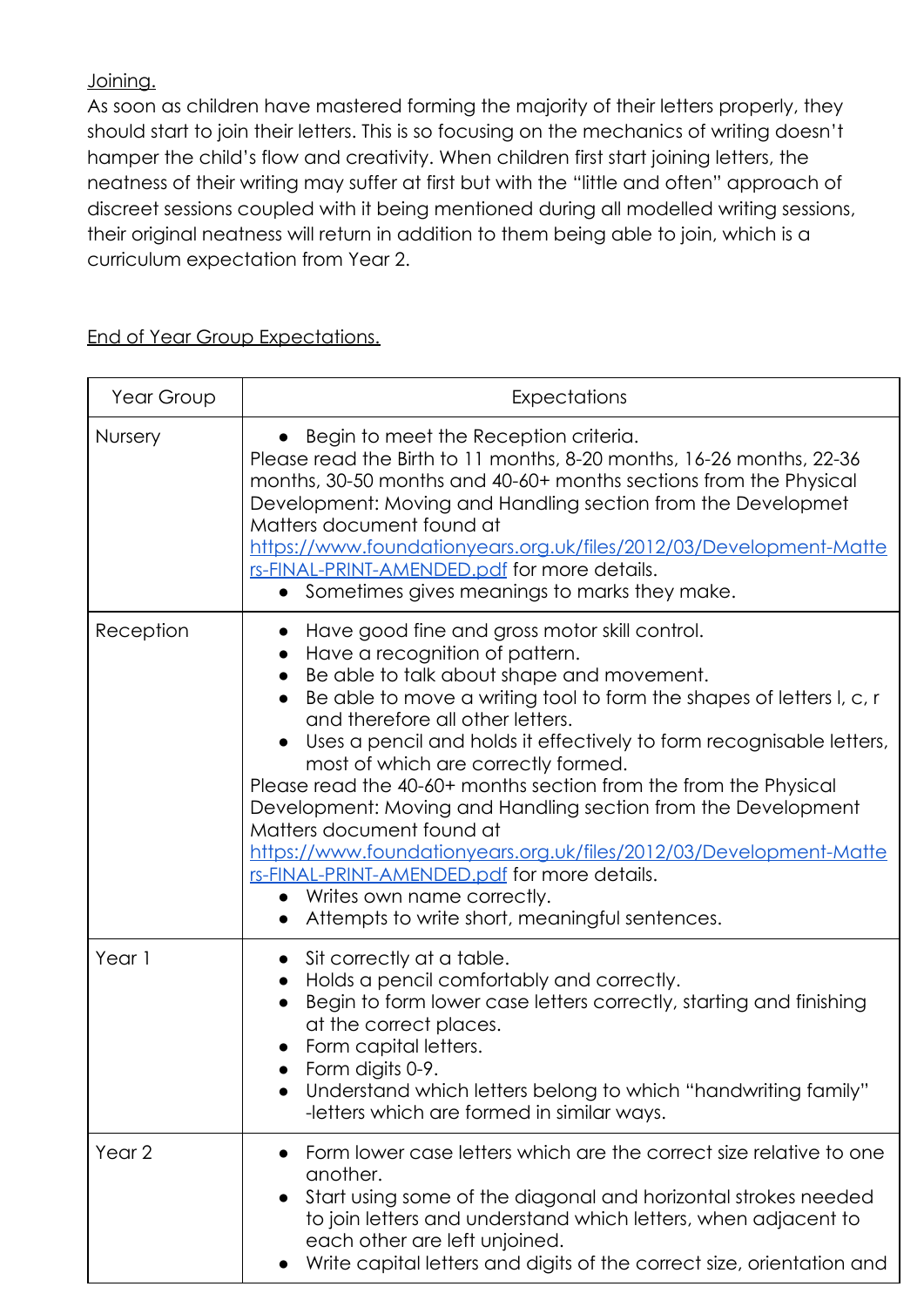|              | relationship to one another and to lower case letters.<br>• Use spacing between words that reflects the size of the letters.                                                                                                                                                                                                                                                                                                                                   |
|--------------|----------------------------------------------------------------------------------------------------------------------------------------------------------------------------------------------------------------------------------------------------------------------------------------------------------------------------------------------------------------------------------------------------------------------------------------------------------------|
| Year 3 and 4 | Use the diagonal and horizontal strokes that are needed to join<br>letters and understand which letters, when adjacent to one<br>another are best left unjoined.<br>• Increase the legibility, consistency and quality of their<br>handwriting (for example by ensuring that the downstrokes of<br>letters are parallel and equidistant and that lines of writing are<br>spaced sufficiently so that the ascenders and descenders of<br>letters do not touch). |
| Year 5 and 6 | Write legibly, fluently and with increasing speed.<br>Choose which shape of a letter to use when given choices and<br>deciding whether or not to join specific letters.<br>Choose the writing implement which is best suited to the task.                                                                                                                                                                                                                      |

## Interventions and Individual Needs.

In addition to their daily fine and gross motor activities EYFS should look at whether it's appropriate to put in place extra sessions such as "Funky Fingers" and "Dough Disco". Please read the "Progression in Motor Skills Document" saved in the Handwriting Policy folder to help support where your children are up to in relation to ARE and their handwriting journey.

Handwriting interventions should be in place from Year 1 and may need to be done right up until Year 6. The nature of the interventions will depend on the child's needs; they may need to go back to the beginning of the handwriting journey and start with motor skill work, or work on basic letter formation, the size of letters, joins or work on specific letters etc. It is the class teacher's responsibility to ascertain the needs of their class and then put appropriate interventions in place. Support and advice can be obtained from the SENDCO, English leads and the child's previous teacher.

In Upper Key Stage 2 we would hope that children are forming letters correctly and producing neat and joined writing. Therefore, class teachers have the freedom to come away from the 3 times a week sessions and put in place something else which their class needs, as long as they can justify and show evidence as to why they've made this decision. If this choice is made, interventions will still need to be put in place for children working below the ARE for their year group.

Just as in each year group there will most likely be children who need additional support to reach ARE, there will be children exceeding these expectations. If teachers feel they have a child(ren) who is working above the ARE for handwriting, they can move them on to the next year group's criteria. It may sometimes even be appropriate for children to be taken out of their class' handwriting sessions and receive support for a different area of the curriculum. Teachers will need to be able to justify why this is happening.

### Communication With Parents.

During the autumn term's parents evening teachers should share with the parents the handwriting expectations of their child's year group and the school's adopted style. This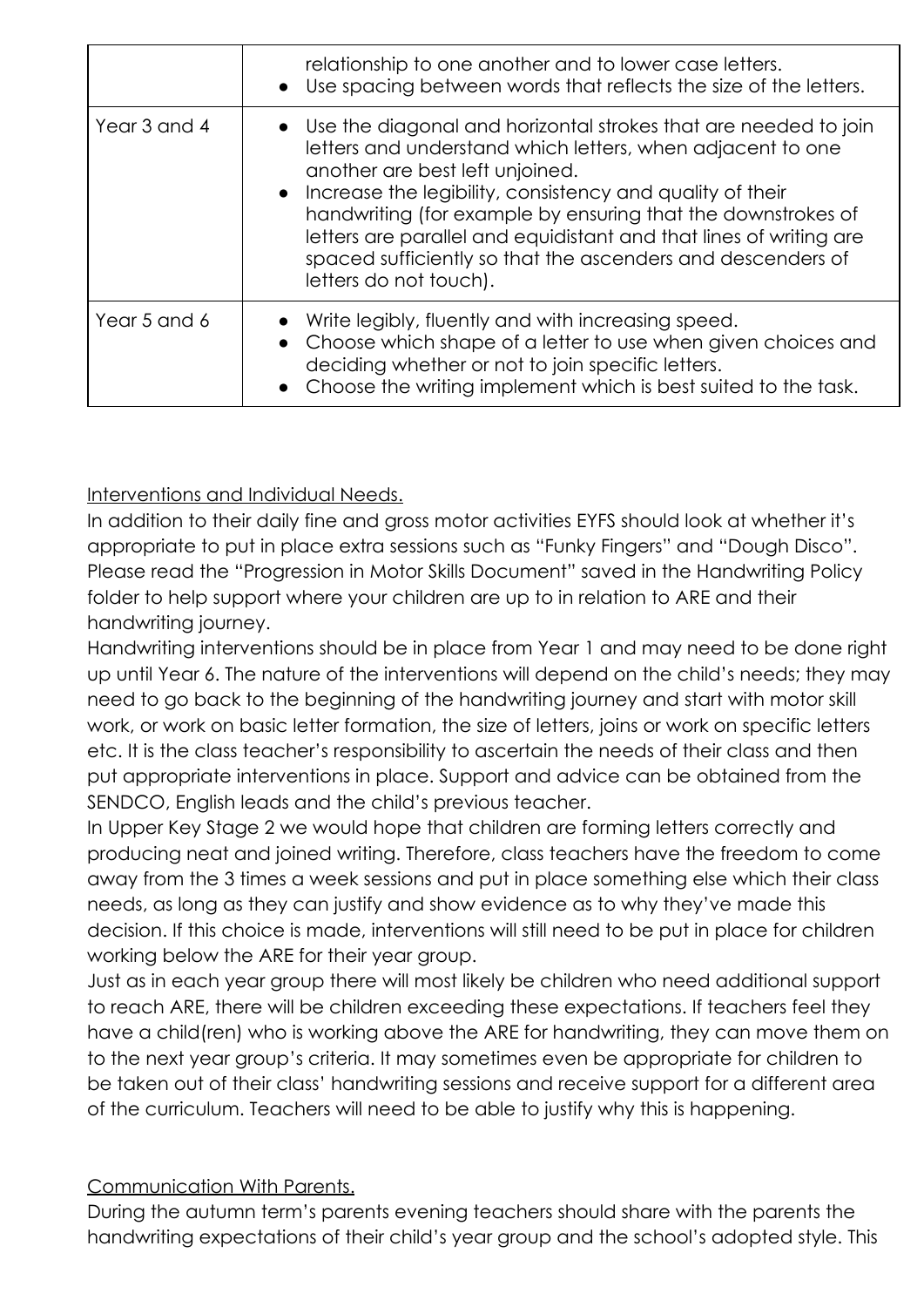is to ensure consistency for the child, so that any handwriting done at home, mirrors what's done in school.

## Writing Tools.

In Foundation Stage a range of materials to write with should be available to children. This is partly in line with catering for children's fine and gross motor development and also to ensure that children are engaged and excited about writing.

In Reception, children should be encouraged to write in pencil (whilst other writing tools are available in the continuous provision areas) so they become used to writing with this tool for the purposes of neatness and legibility for when they move into KS1. Thicker pencils and pencil grips should be used to begin with, moving children on to the thinner pencils used in KS1 when they're ready.

From Years 1-6 children should write in pencil when writing in their exercise books at all times (apart from when using a purple pen to edit their work). When a child is producing mostly neat, legible writing which is partly joined and where all letters are correctly formed, they should be sent to the Headteacher for the decision to be made of whether to move them on to a "pre-pen" or not. Once they're comfortable using a pre pen and their writing is neat, legible, fully joined and the correct size at all times they should be sent back to the Headteacher for the decision to be made of whether they can be moved on to receiving a "pen license". When a child receives a pen license they should use a black biro to write in their exercise books at all times. As with all areas of the curriculum, children progress at different rates and thicker pencils and pencil grips should be made available to all children from Years 1-6.

All pencils used should always be sharp. Pencil sharpeners should be available for all children to use from Nursery to Years 6.

# Sitting Position.

During handwriting sessions, children should be sitting comfortably with their 2 feet and their chair's 4 legs on the floor. They should have enough room at the table for their book and them to be able to move their arm when writing. Children's preferred writing hand should be taken into consideration when the seating plan is designed, so children with opposite writing hands don't have to endure clashing elbows and discomfort. Teachers should also take into consideration the position of left-handed children to ensure that they have appropriate space.

# Handwriting Displays.

Nursery and Reception should have an alphabet displayed which shows the children how to form each letter and where to start and end each letter.

Each class from Year 1 to Year 4 should have a handwriting display present in their classrooms which shows children the size of letters in relation to each other, where to start and finish each letter and how to join families of letters.

Years 5 and 6 do not need to have a handwriting display present in their classes, unless their children need one, although there is an expectation that improvements in or great examples of ARE handwriting are displayed and celebrated for others.